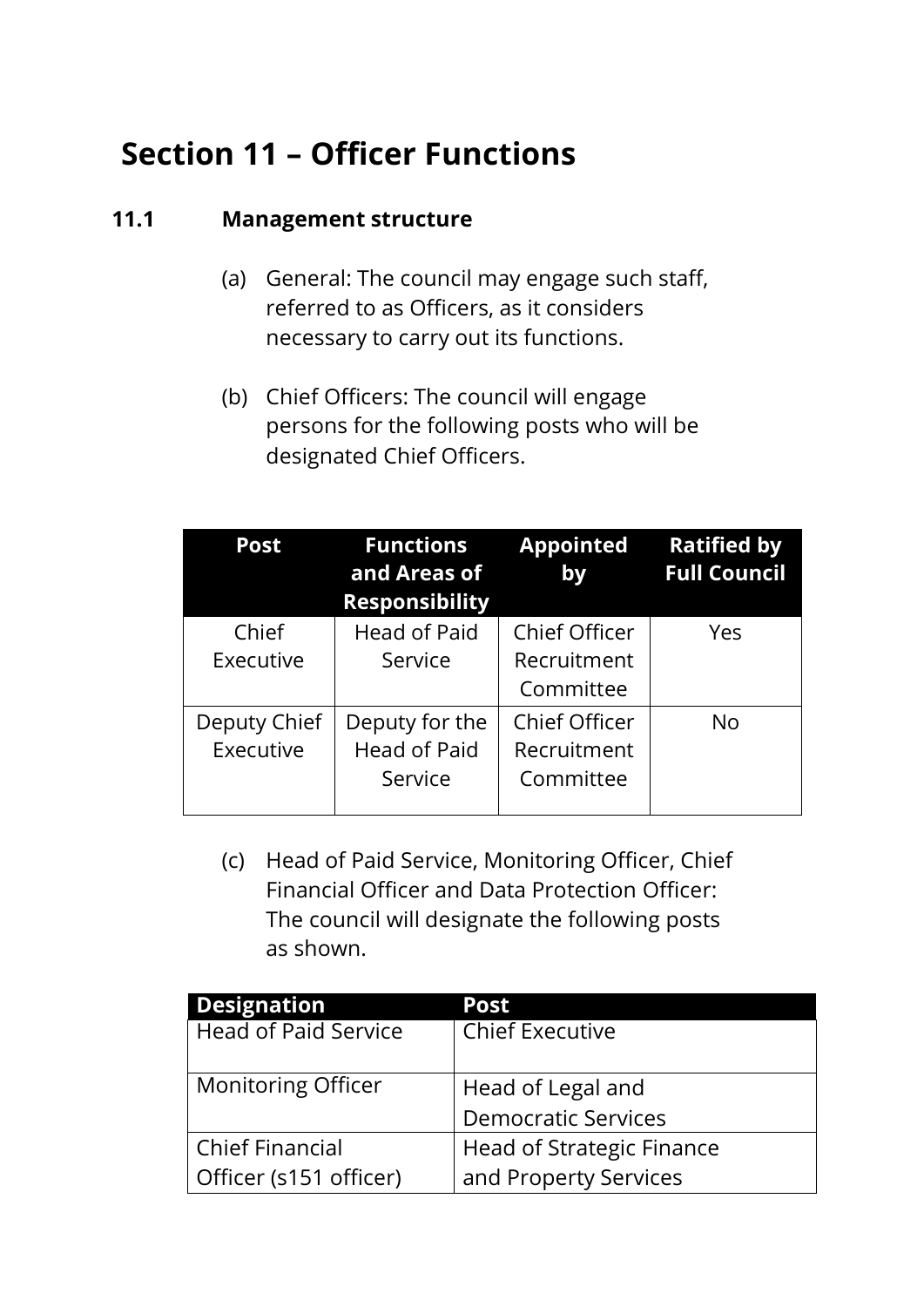| Data Protection Officer   Information Governance and Data |
|-----------------------------------------------------------|
| <b>Protection Manager</b>                                 |

- (d) Such posts will have the functions described in paragraphs 11.2 – 11.5 below. The duties of the Monitoring Officer and the Chief Finance Officer can be carried out by a deputy, appointed by them, in case of absence or illness.
- (e) Structure: The Head of Paid Service will determine and publicise a description of the overall departmental structure of the council showing the management structure and deployment of Officers. This is set out at Appendix A of this Section.
- (f) The Chief Executive and the Deputy Chief Executive are to be appointed by the Chief Officer Recruitment Committee, with the Chief Executive appointment to be ratified by Council.
- (g) The appointments of the Monitoring Officer and Chief Financial Officer (s151 officer) are to be carried out by the Chief Executive, and ratified by Council.

### **11.2 Functions of the Head of Paid Service**

11.2.1 Discharge of functions by the council: The Head of Paid Service will report to Council on the manner in which the discharge of the council's functions is co-ordinated, the number and grade of Officers required for the discharge of functions and the organisation of Officers.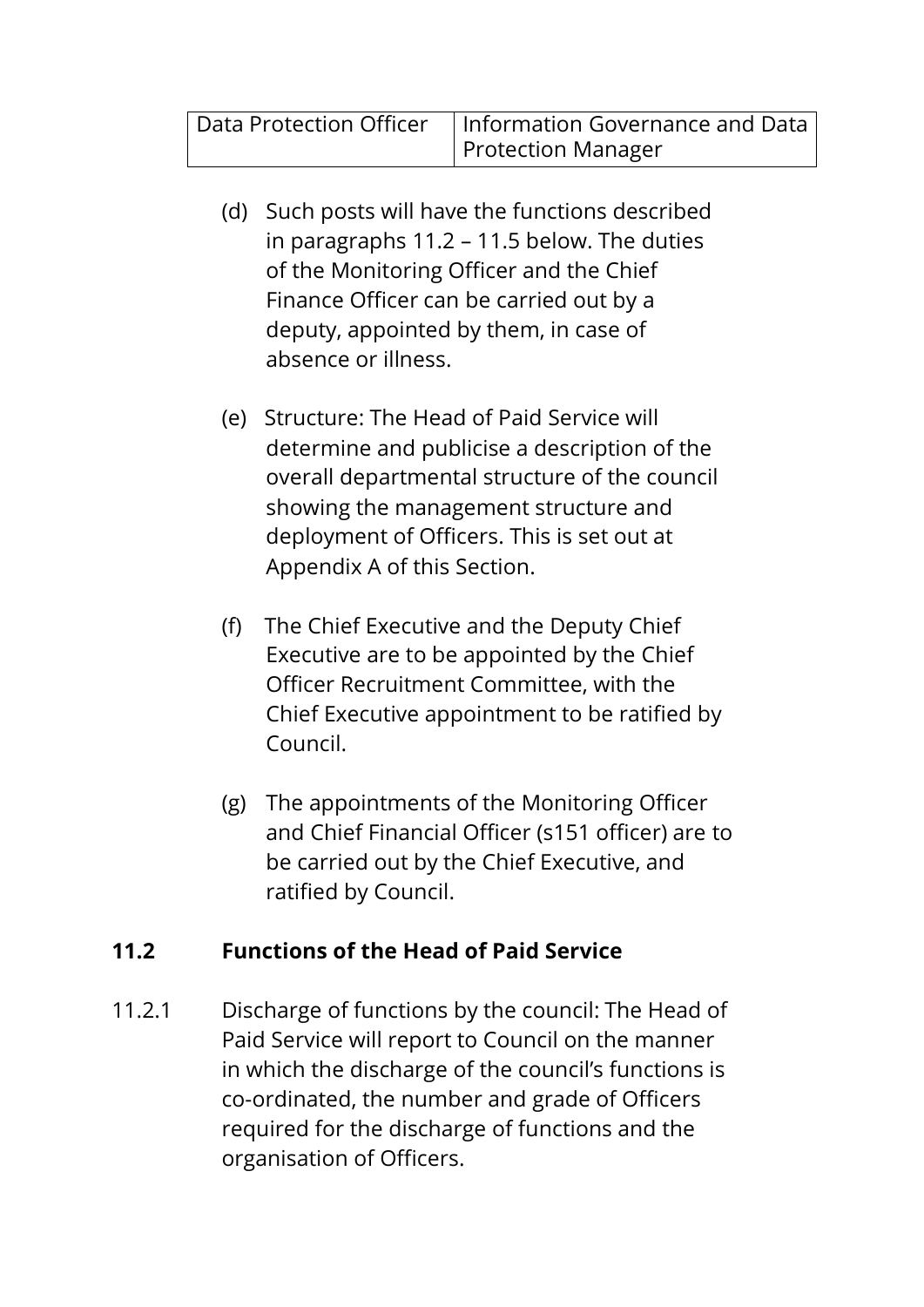11.2.2 Restrictions on functions: The Head of Paid Service may not be the Monitoring Officer but may hold the post of Chief Financial Officer if a qualified accountant.

## **11.3 Functions of the Monitoring Officer**

- 11.3.1 Maintain the Constitution: The Monitoring Officer will maintain an up-to-date version of the Constitution and will ensure that it is widely available for consultation by Members, Officers and the public and that its aims and principles are given full effect.
- 11.3.2 Ensure lawfulness and fairness of decision making: After consulting the Head of Paid Service and Chief Financial Officer, the Monitoring Officer will report to Council, or to the Executive in relation to an executive function, if they consider that any proposal, decision or omission would give rise to unlawfulness or if any decision or omission has given rise to maladministration. Such a report will have the effect of stopping the proposal or decision being implemented until the report has been considered.
- 11.3.3 Support the Standards Committee: The Monitoring Officer will contribute to the promotion and maintenance of high standards of conduct through provision of support to the Standards Committee.
- 11.3.4 Receiving Complaints about Members: The Monitoring Officer will receive complaints of failures to comply with the Members' Code of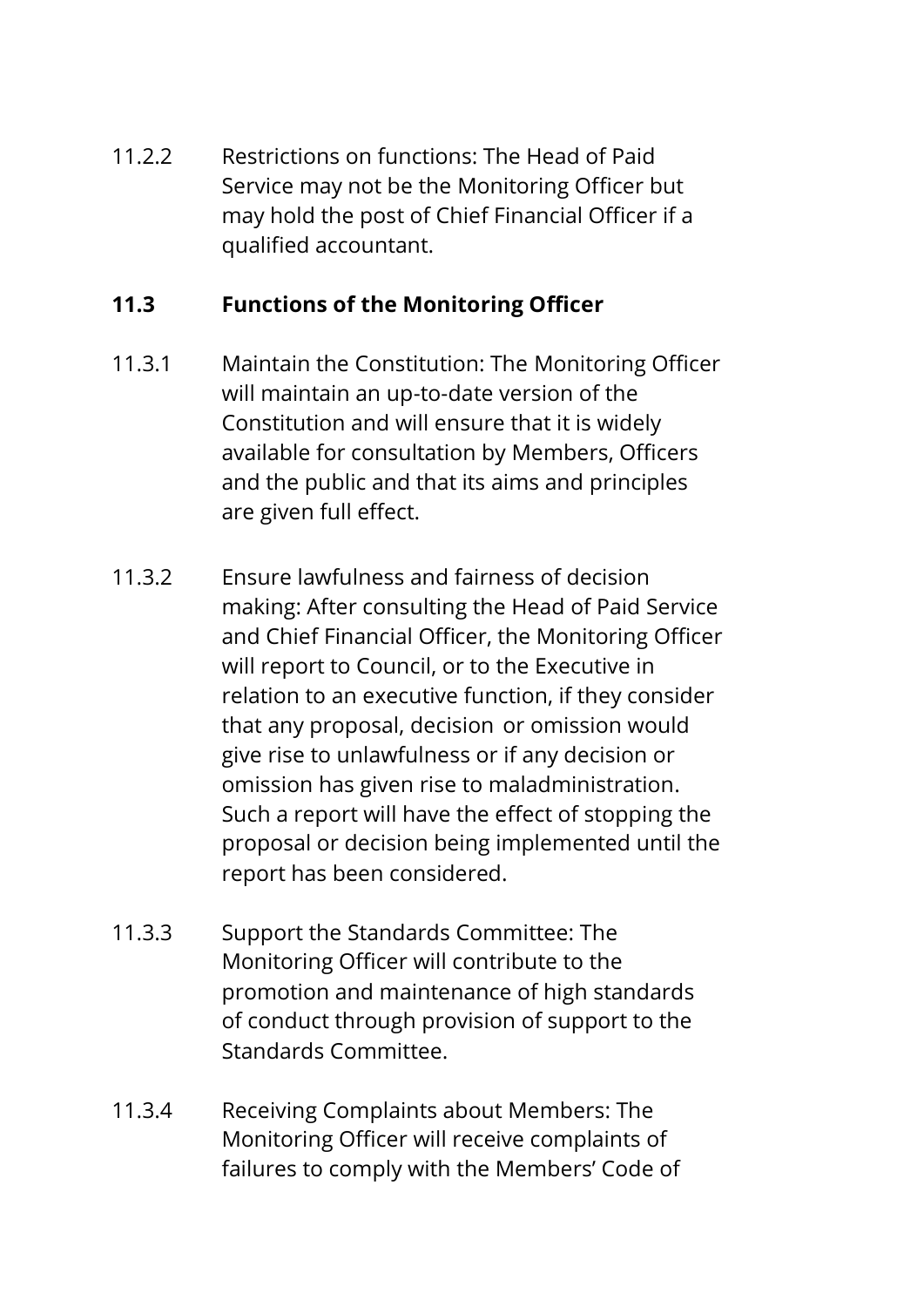Conduct and determine, in consultation with the Independent Person, whether a complaint requires formal investigation. The Monitoring Officer may seek to resolve a complaint informally prior to a decision on whether the complaint merits formal investigation.

- 11.3.5 Conduct investigations: The Monitoring Officer will arrange formal investigations as appropriate into matters referred to them and make reports or recommendations in respect of them to the Standards Committee. Subject to providing a report for information to the Standards Committee, the Monitoring Officer may take no further action where a formal investigation finds no evidence of a failure to comply with the Members' Code of Conduct, or seek an informal resolution (subject to consultation with the Independent Person) where the complainant is satisfied with the outcome.
- 11.3.6 Ensure access to information: The Monitoring Officer will ensure that there are procedures in place for all decisions, together with the reasons for those decisions and relevant officer reports and Background papers, to be made publicly available as soon as possible.
- 11.3.7 Advise whether decisions are within the Budget and the Policy Framework: The Monitoring Officer will advise whether decisions of Council or the Executive are in accordance with the Budget and Policy Framework.
- 11.3.8 Provide advice: The Monitoring Officer will provide advice on the scope of powers and authority to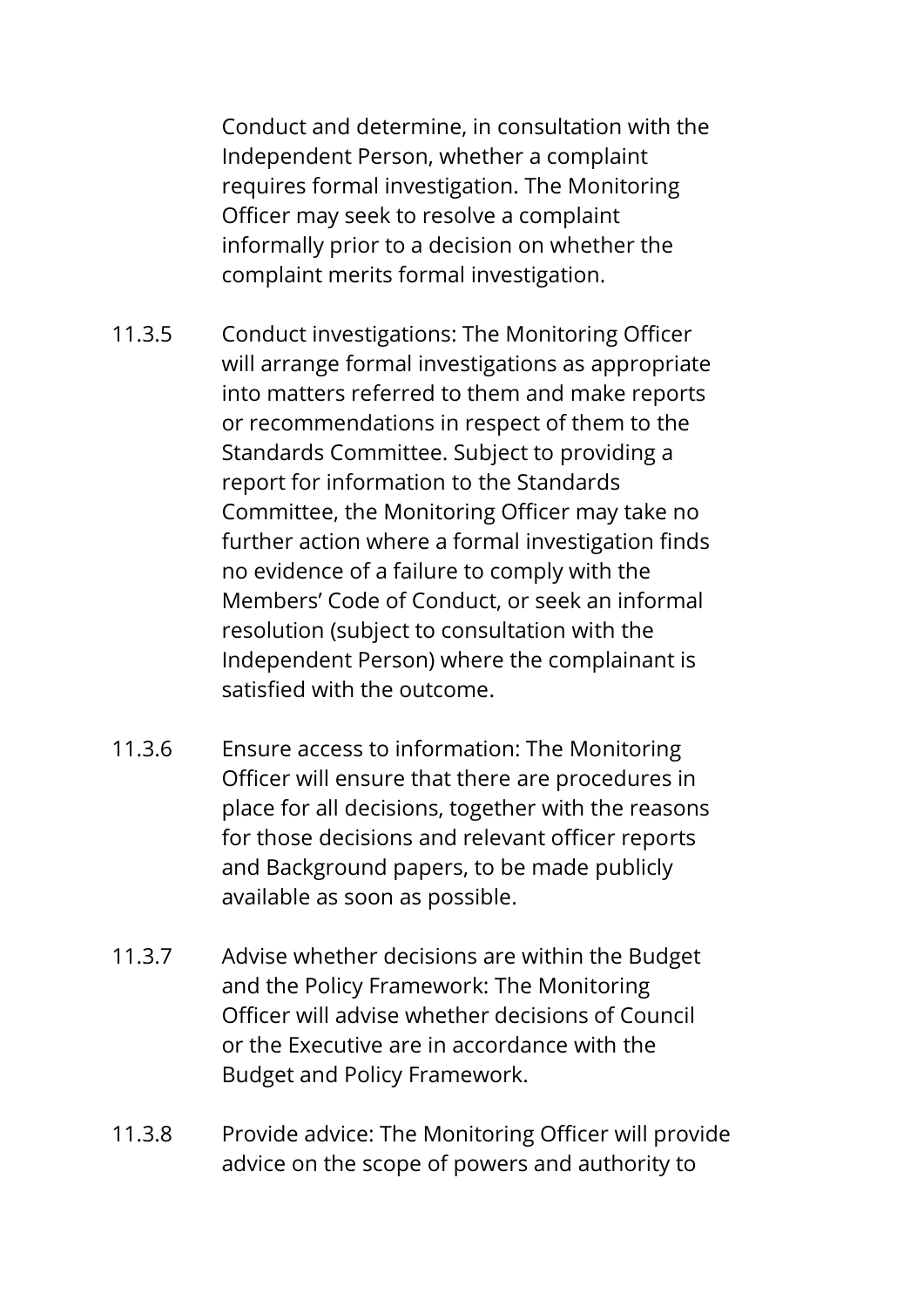take decisions, maladministration, financial impropriety, probity and Budget and Policy Framework issues to all Members and Officers.

11.3.9 Restrictions on post**:** The Monitoring Officer cannot be the Chief Financial Officer or the Head of Paid Service.

### **11.4 Functions of the Chief Financial Officer**

- 11.4.1 Ensure lawfulness and financial prudence of decision making: After consulting the Head of Paid Service and the Monitoring Officer, the Chief Financial Officer will report to Council, or to the Executive in relation to an executive function, and the council's external auditor if they consider that any proposal, decision or course of action will involve incurring unlawful expenditure, or is unlawful and is likely to cause a loss or deficiency or if the council is about to enter an item of account unlawfully. Such a report will have the effect of stopping the proposal or decision being implemented until the report has been considered.
- 11.4.2 Administer financial affairs: The Chief Financial Officer will have responsibility for the administration of the financial affairs of the council.
- 11.4.3 Contribute to corporate management: The Chief Financial Officer will contribute to the corporate management of the council, in particular through the provision of professional financial advice.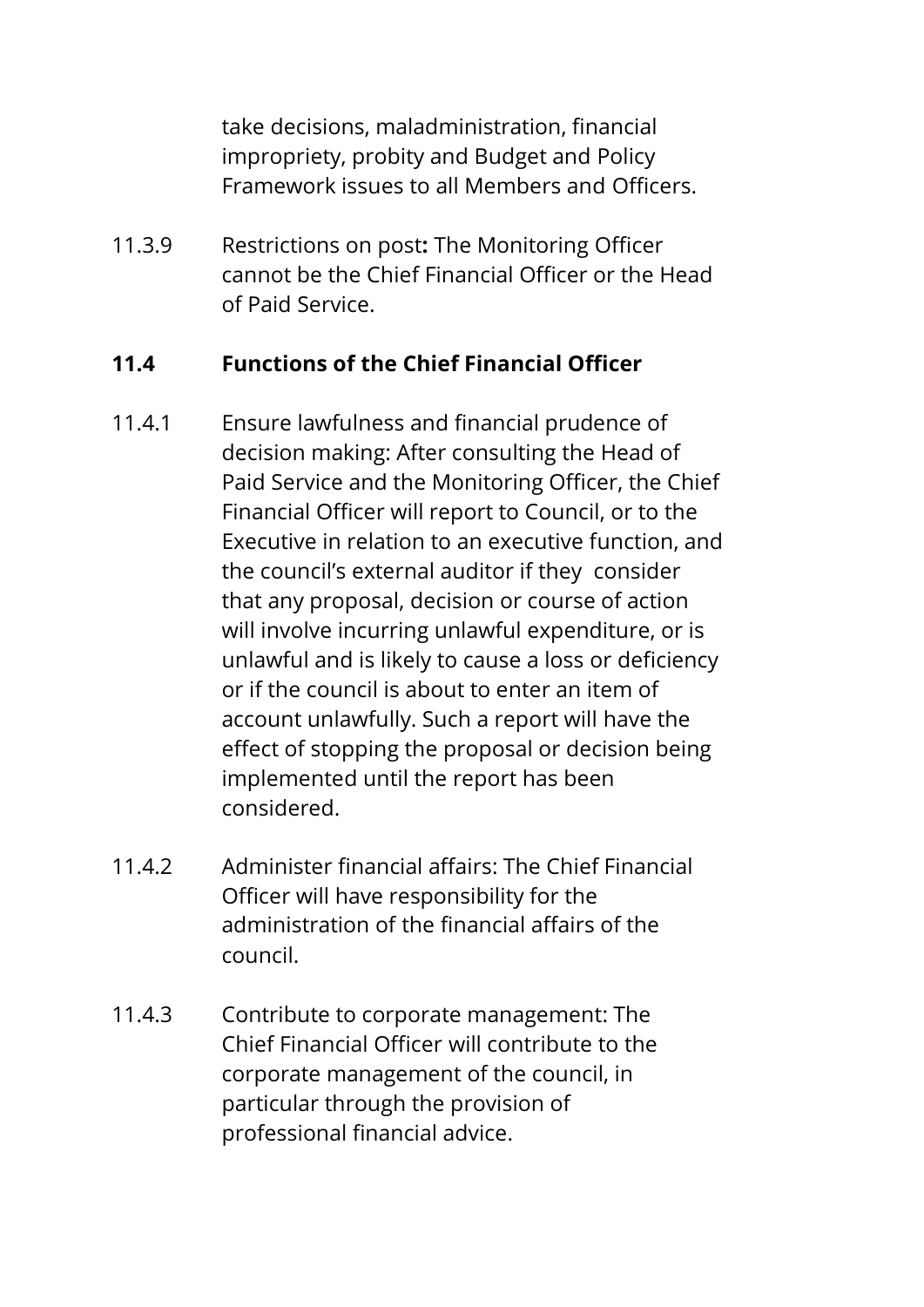- 11.4.4 Provide advice: The Chief Financial Officer will provide advice on the scope of powers and authority to take decisions, maladministration, financial impropriety, probity and Budget and Policy Framework issues to all Members and will support and advise Members and Officers in their respective roles.
- 11.4.5 Give financial information: The Chief Financial Officer will ensure that financial information about the council is provided to the media, members of the public and the community.

#### **11.5 Functions of the Data Protection Officer**

- 11.5.1 The council shall appoint a Data Protection Officer (DPO) as required under the UK General Data Protection Regulations (GDPR).
- 11.5.2 The DPO shall provide assistance to:
	- (a) monitor internal compliance with UK GDPR and any associated regulations;
	- (b) inform and advise on the council's data protection obligations;
	- (c) provide advice regarding Data Protection Impact Assessments (DPIAs); and
	- (d) act as a contact point for data subjects and the supervisory authority.
- 11.5.3 The DPO shall be an expert in data protection who is adequately resourced and able to act independently on data protection matters. The